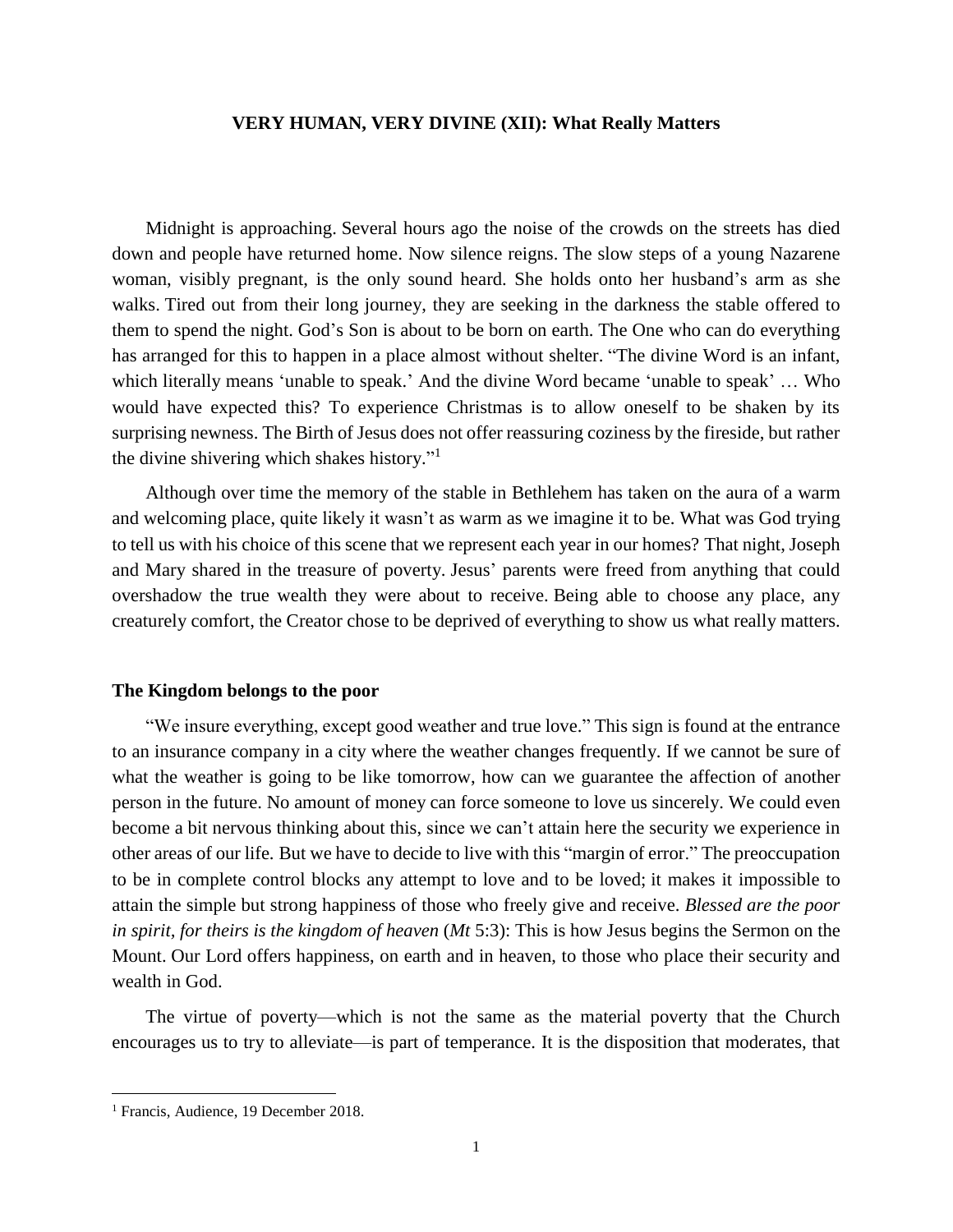puts in the right place our relationship with the good things God has created. The poor in heart possess and enjoy material things without being possessed by them; they refuse to place their security in the accumulation of goods. They fight the tendency we all have to live as though our happiness depended above all on what we possess. Jesus warns us strongly: *Woe to you that are rich. for you have received your consolation!* (*Lk* 6:24).

After speaking with all kinds of people over many years, Saint Josemaría said: "When a man tries to build his happiness exclusively around the things of this world, and in this I have witnessed some real tragedies, he perverts their proper use and destroys the order so wisely established by the Creator. As a consequence the heart is left sad and unsatisfied. It starts following paths which lead to everlasting unhappiness."<sup>2</sup> The virtue of poverty enables us to grasp how fleeting material "securities" are, and how superficial consolations are that fail to reach the depths of our heart. Poverty of spirit enables us, in the end, to truly enjoy the world, since it connects our heart with what is simple—with people, with God, with everything that can be the object of contemplation, and that thus satisfies our heart's deepest desires.

During his visit in 1980 to a poor district in Rio de Janeiro, Saint John Paul II asked. "Isn't the real meaning of 'poor in spirit' a 'person open to others,' that is, to God and one's neighbor? Isn't it true that this beatitude about the 'poor in spirit' contains at the same time a warning and an accusation? 'Woe to you': this expression can sound severe and threatening, especially on the lips of that Christ who usually spoke so kindly and gently."<sup>3</sup>

Sin has distorted our desire for possessions, and as a result our relationship with created goods can easily become deformed. The yearning to possess is perhaps intensified by a culture in which economic value—reflected in one's social status and image in the eyes of others—has sometimes become the ultimate source of value. Our culture tends to instill the belief that prosperity and comfort are the keys to happiness. And yet, we all realize that a person's true joy is measured more accurately by the depth and authenticity of their relationships with others. This is the wealth of the poor in heart. In contrast, the loneliness of someone who lives surrounded by luxury can often be seen as a dramatic poverty.

## **A harmony that each person must find**

In 1968, during an interview about the place of women in society, a woman journalist asked Saint Josemaría about the virtue of poverty—specifically about how to live it well in one's own home and how to transmit it to others. His answer begins with a very forceful statement: "Those who do not love and practise the virtue of poverty do not have Christ's spirit. This holds true for everyone. For the hermit who retires to the desert; and for the ordinary Christian who lives among

 $\overline{a}$ 

<sup>2</sup> Saint Josemaría, *Friends of God*, no. 118.

<sup>3</sup> Saint John Paul II, Speech, 2 July 1980.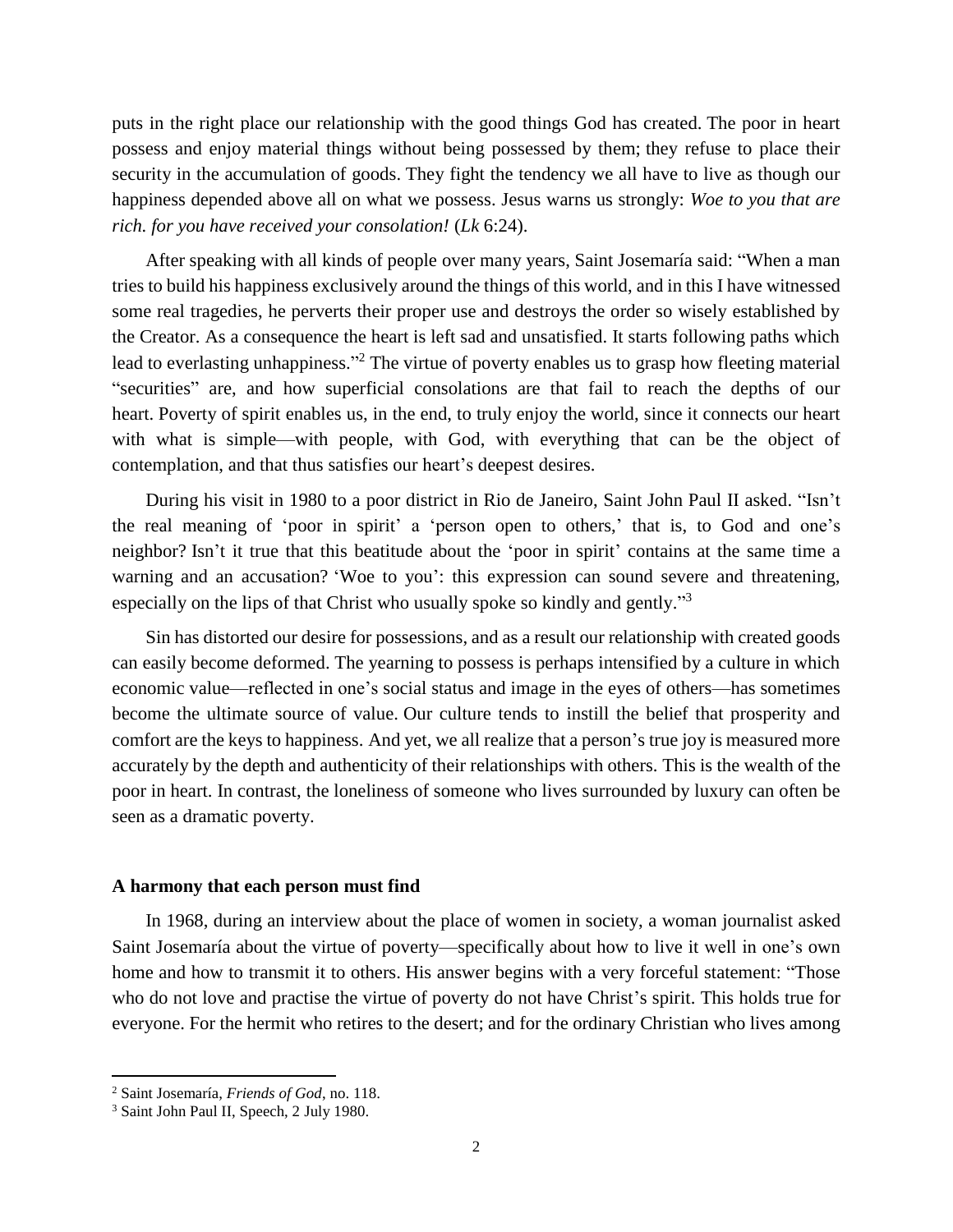his fellow men."<sup>4</sup> Both the hermit and the person living in the middle of the world are called to live the virtue of poverty with an authentic Christian spirit. But while it is easy to see how someone who "retires to the desert" can be detached from material possessions, how can someone who lives amid the world's goods truly be poor? What model can one follow?

Saint Josemaría goes on to identify two aspects of our relationship with material things: two apparently contrary poles that need to be reconciled. On the one hand, the need for a "true poverty, which is noticed and felt and made up of specific things. This poverty should be a profession of faith in God and a sign that the heart is not satisfied with created things and aspires to the Creator." On the other hand, the importance of the naturalness with which a Christian should be "one more among his fellow men and women, sharing their way of life, their joys and happiness, working with them, loving the world and all the good things that exist in it; using all created things to solve the problems of human life."<sup>5</sup> We see clearly here the challenge of being poor in spirit in the middle of the world: being detached from material possessions while loving them as gifts from God to be shared with our fellow men and women. But the question remains: where do we find guidance for this endeavor?

If we look at Christ's life in the Gospels, we do not see Him doing without material goods. Rather we see Him, while being neither rich nor poor, using these goods in a balanced, virtuous, perfect way. Jesus was known in his village because He earned his living with his work alongside his father (cf. *Mt* 13:55). He had a good tunic (cf. *Jn* 19:23), and sometimes attended lavish social gatherings. Some people even accused him of being a glutton and a drunkard (cf. *Mt* 11:19). He invited well off people—Matthew, Zacchaeus, Joseph of Arimathea and others—to open their hearts to the Kingdom of God. Nevertheless, Jesus clearly shows a special love, both in his daily activity and in his preaching, for those who materially had nothing. He points to the example of the poor widow and her relationship with God, in contrast to the rich (cf. *Lk* 21:1- 4). He tells a parable about the poor man Lazarus being received in Abraham's bosom, while the rich man who was his neighbor remains outside (cf. *Lk* 16:19-23). He says clearly that *it is easier for a camel to go through the eye of a needle than for a rich man to enter the kingdom of God* (*Mt* 19:24). He advises his disciples when sending them out on their mission not to take anything superfluous with them (cf. *Lk* 10:4-11). And He himself is born in another person's stable, and will be buried in another person's tomb. Jesus lives free from material ties and, at the same time, enjoys created goods. It is not a question of a balance, an unstable compromise between two extremes, but of a beautiful harmony—the harmony we see in Jesus.

But there are no universal recipes: "Achieving the synthesis between these two aspects is to a great extent a personal matter. It requires interior life, which will help us assess in every circumstance what God is asking of us. Therefore I don't want to give fixed rules." <sup>6</sup> The danger in

<sup>4</sup> Saint Josemaría, *Conversations*, no. 110.

<sup>5</sup> *Ibid*.

<sup>6</sup> *Ibid*.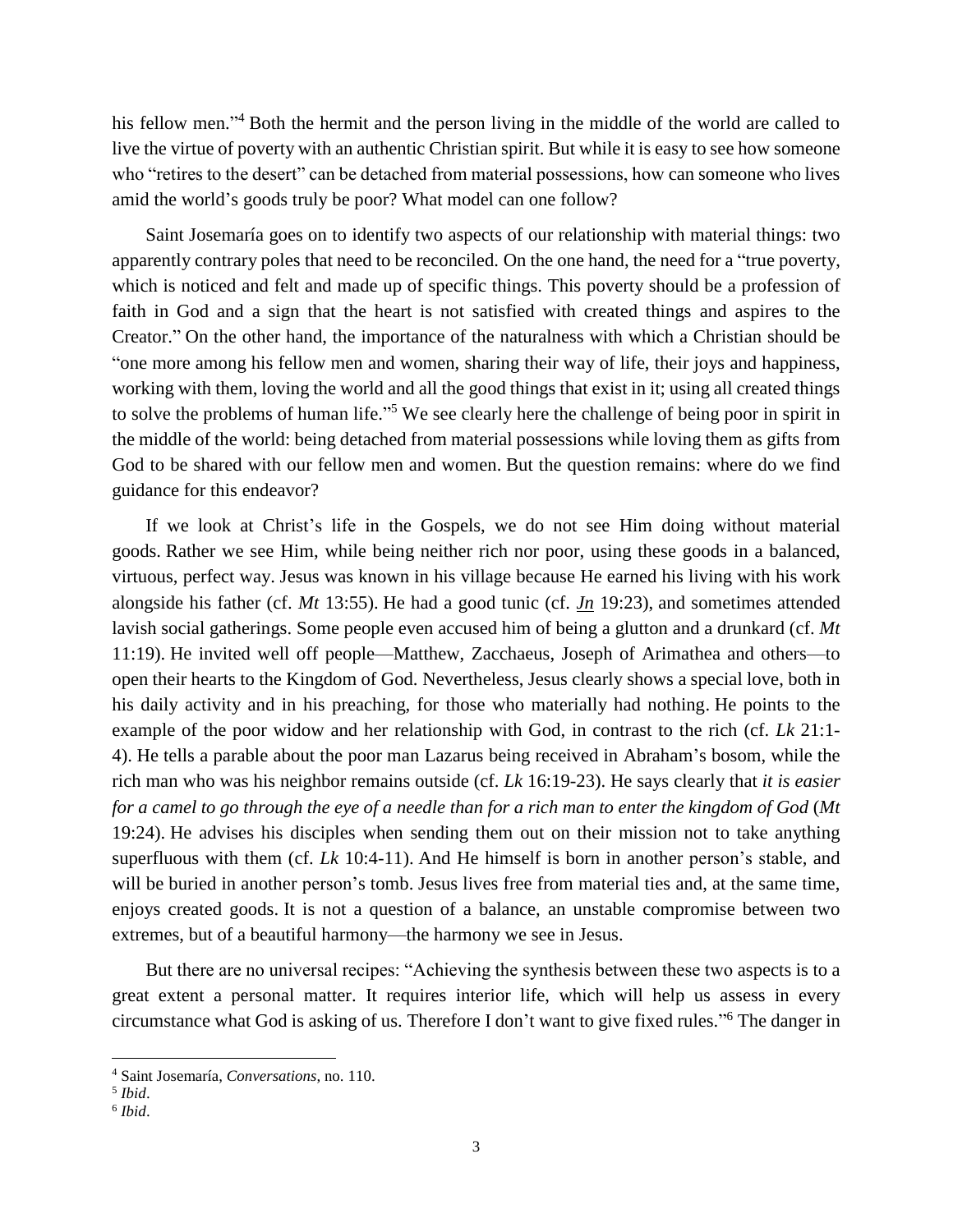fact exists of naively thinking we can draw up a list of rules to be sure we are living a specific virtue. But this approach overlooks the indispensable role of prudence, without which the other virtues cannot exist. Therefore "we find out what is superfluous not so much by theoretical rules as by that interior voice which tells us we are being led by selfishness or undue love of comfort."<sup>7</sup>

"What really matters," Saint Josemaría said elsewhere, "is not whether you have this or lack that, but whether you are living according to the truth taught us by our Christian faith, which tells us that created goods are only a means."<sup>8</sup> For example, regarding dressing well, he gave some advice that can be applied to other areas of daily life: "You should dress in accordance with the demands of your social standing, your family background, your work... as your companions do, but to please God: eager to present a genuine and attractive image of true Christian living."<sup>9</sup> Finally, he provided frequent suggestions that each one can apply to their own circumstances: do not create needs for yourself; make what you have last; freely do without something for a while; give the best to others; accept discomforts with joy; don't complain if you lack something… and so many other little things that each one can discover in their own life of prayer.

## **Loving the world and solidarity**

Saint Josemaría experienced real material poverty at various times in his life.<sup>10</sup> In addition, he tried to live personally some customs to strengthen his spirit of poverty, although he didn't consider them applicable to all the faithful in the Work. Moreover, he was aware that God was calling him to spread a spirit of holiness in the middle of the world, not outside it. Therefore, even when other people might be called to a radical abandonment of material possessions as a testimony to the supreme wealth found in God, he was convinced that a specific characteristic of ordinary Christians in the middle of the world should be to give "explicit witness of love for the world" and of "solidarity with their fellow men and women."<sup>11</sup>

In the summer of 1974 he had a get-together with married couples in Lima. This encounter was a surprise, since the founder of Opus Dei had been ill the previous days. "Father, I want my family to live comfortably," one of those present said, as a prelude to asking how to personally live poverty in that situation. "It's one thing to live with certain material comforts, and another thing to show off your luxury," Saint Josemaría replied. "Moreover, you have a duty to provide your loved ones with these comforts ... Act as good husband, as a good father, and be generous with your wife and children. And then, don't flaunt your luxury; be a bit tough on yourself and try

<sup>7</sup> *Ibid*., no. 111.

<sup>8</sup> *Friends of God*, no. 118.

<sup>9</sup> *Ibid*., no. 122.

 $10$  Some specific examples include the bankruptcy of his father's business when he was a teenager, the harsh years of the Spanish civil war, and the material hardships when he arrived in Rome.

<sup>11</sup> *Conversations*, no. 110.